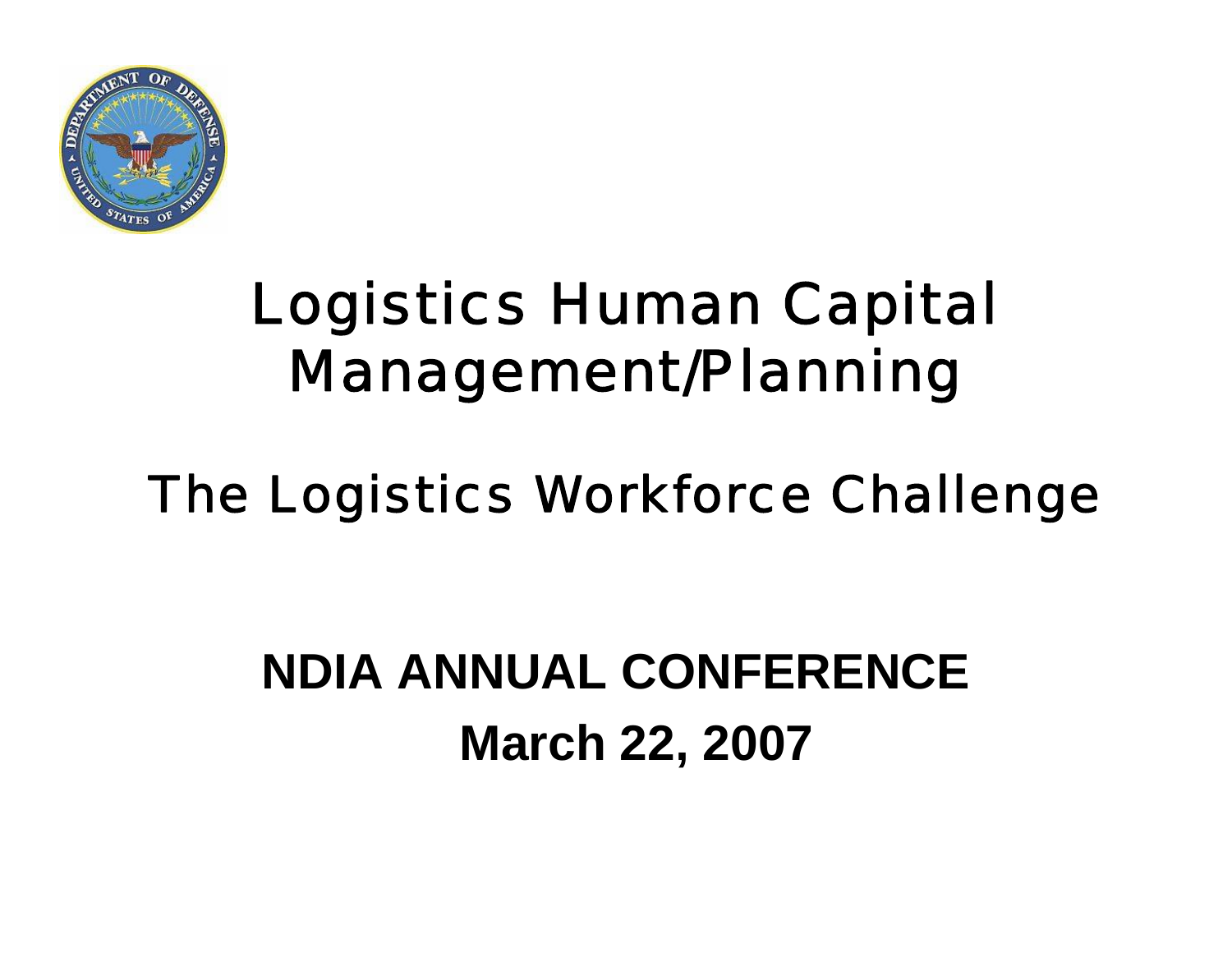

# **Panelists**

- **Mr. Jim Hall– Moderator** Assistant Deputy Under Secretary of Defense (LPS)
- **RADM Gerry Mauer** Commandant, Industrial College of Armed Forces
- **Mr. Frank Anderson**President, Defense Acquisition University
- **Mr. Jay Kappmeier** General Manager, Logistics Enablement Group, Boeing
- **Mr. George Topic** Deputy Director, Strategic Logistics, The Joint Staff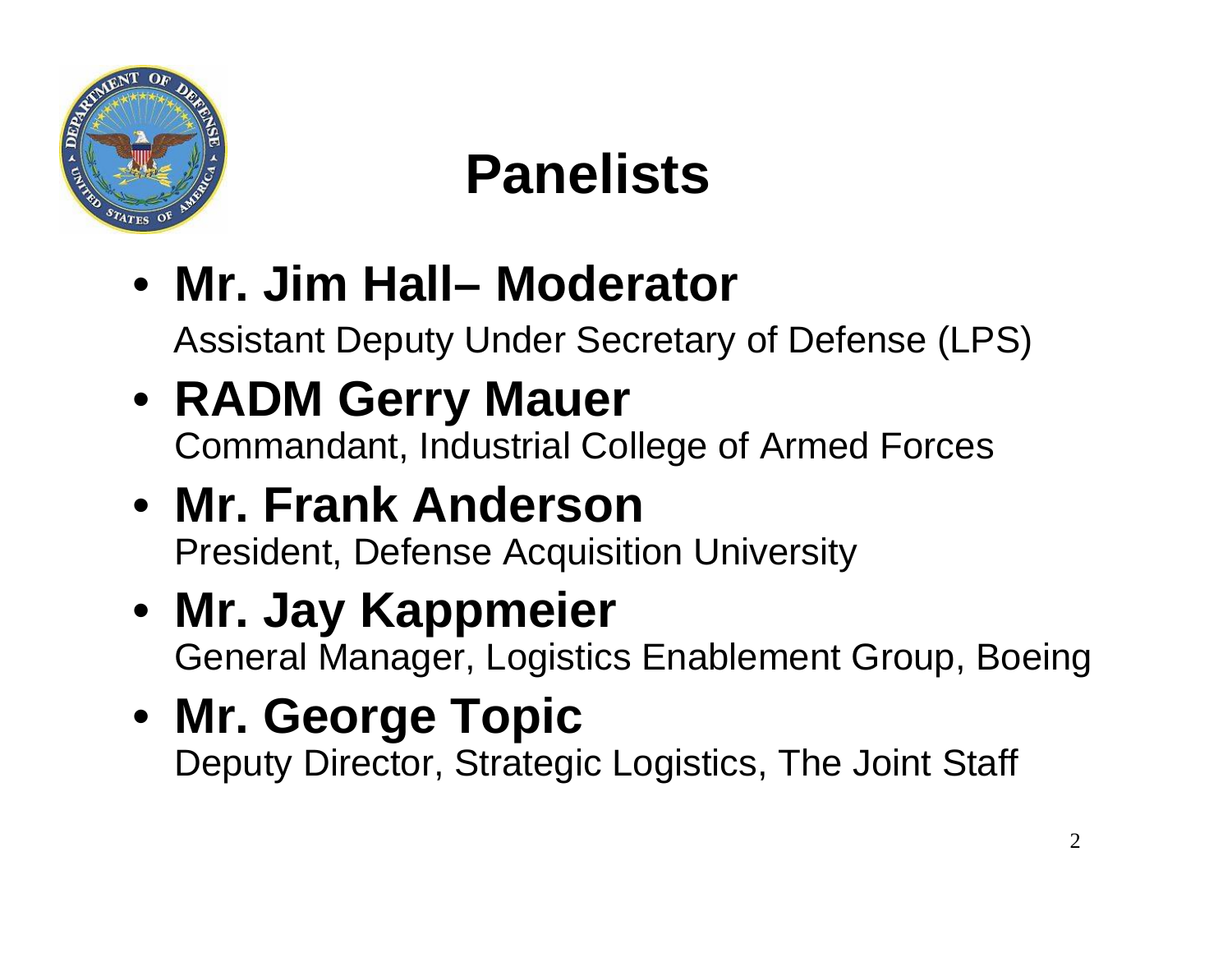

# **Civilian Logistics Career Fields**



#### *Competencies vary by Career Field*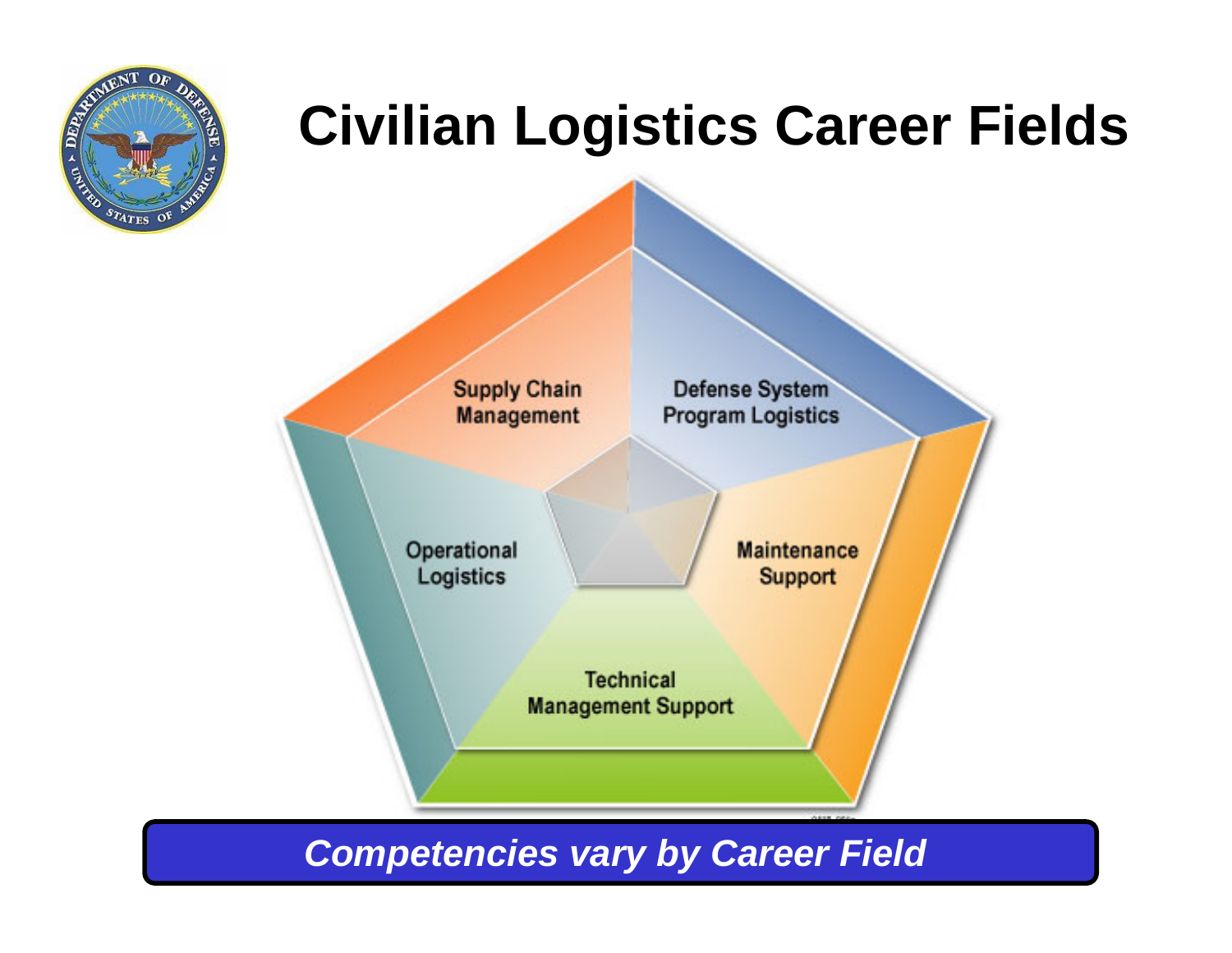

# **Logistics Competencies**

### **Career Field Competencies**

- Demand Management
- •Deployment Planning
- •Distribution Management
- Customer Relations Management
- Systems Engineering
- Software Engineering
- •Business Acumen
- Supply Chain Management

### **Common Competencies**

- Critical Thinking in Uncertain Environment
- Operate in Network within **Networks**
- Intuitive Decision-Making
- Business Management (Lean, CPI, FM, etc)
- Risk Management
- Life Cycle Management
- Joint Logistics Management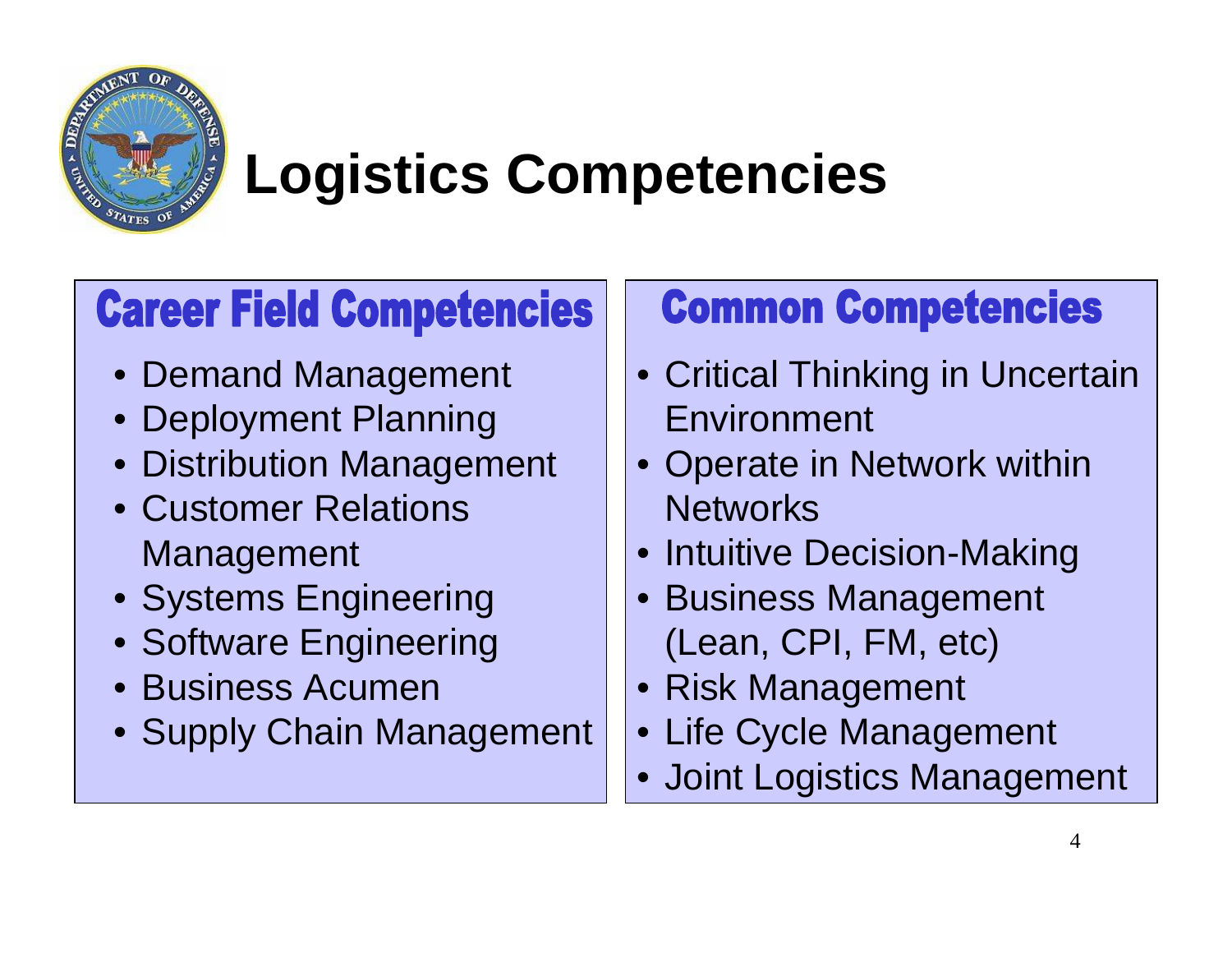

#### **Key Trends**−**Future Competencies** FUTURE KEY **COMPETENCIES TRENDS**

- **Business Acumen**
- **Contracting**
- **Knowledge Management**

*Flattening DoD Organization*

*Shifting Workforce* 

*Demographics*

*Accelerating Rate of Change in Science & Technology*

- **Joint Planning**
- •**Data Interoperability**
- **Interdisciplinary workforce**
- **Software Engineering**
- •**Systems Engineering**
- **Theatre Engineering**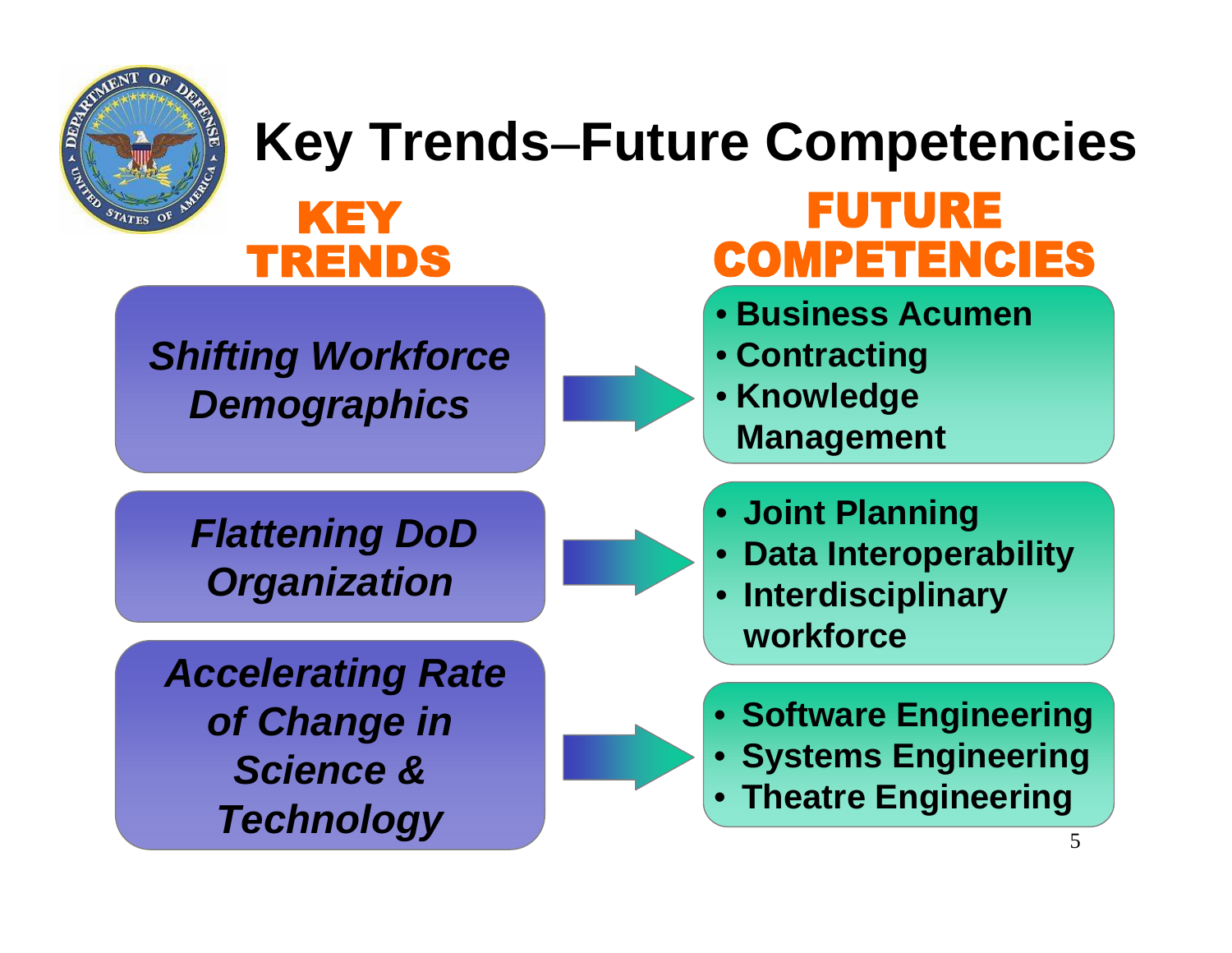

# **Complementary Competencies**







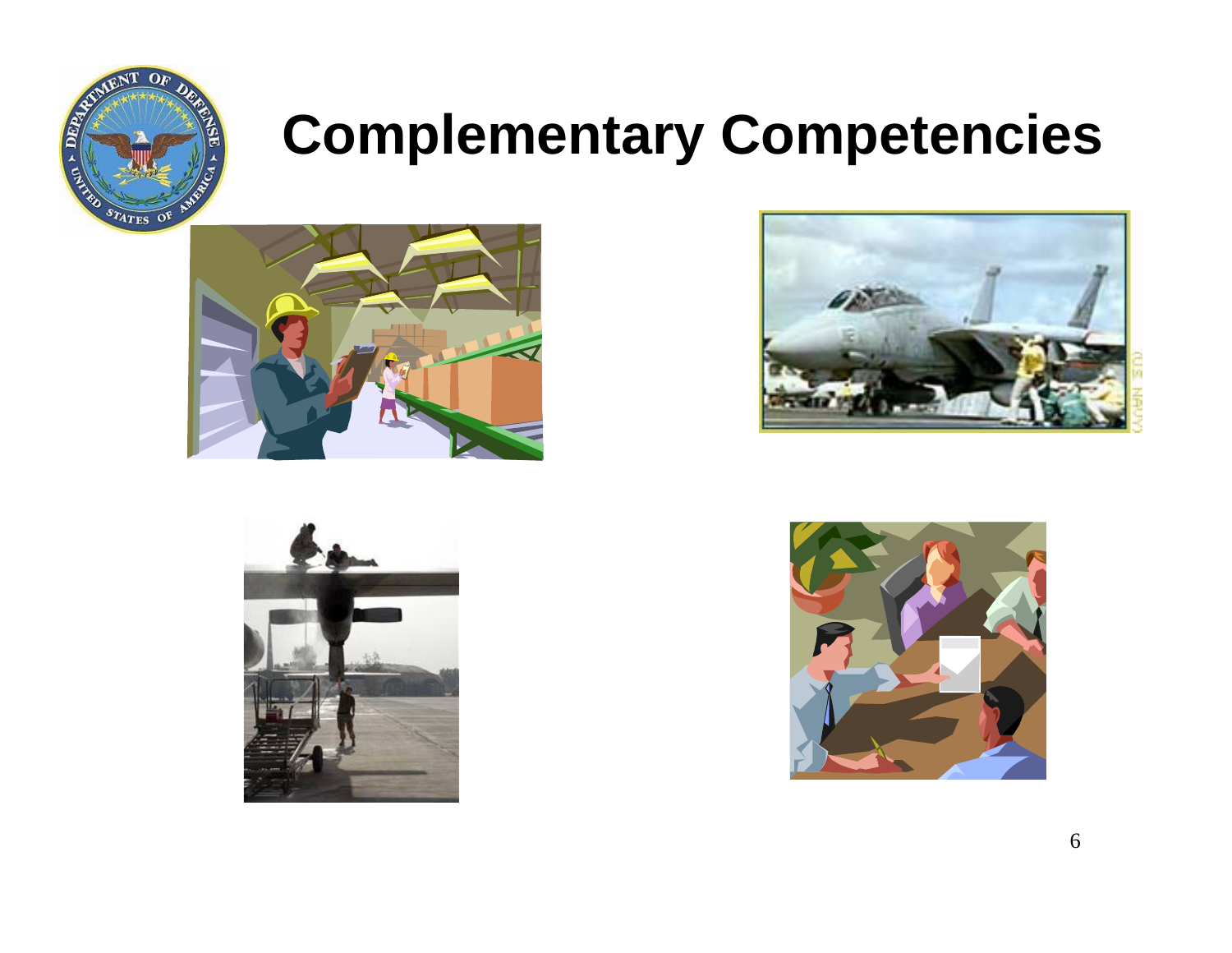

# **Shared Development**

### **DoD Logisticians**



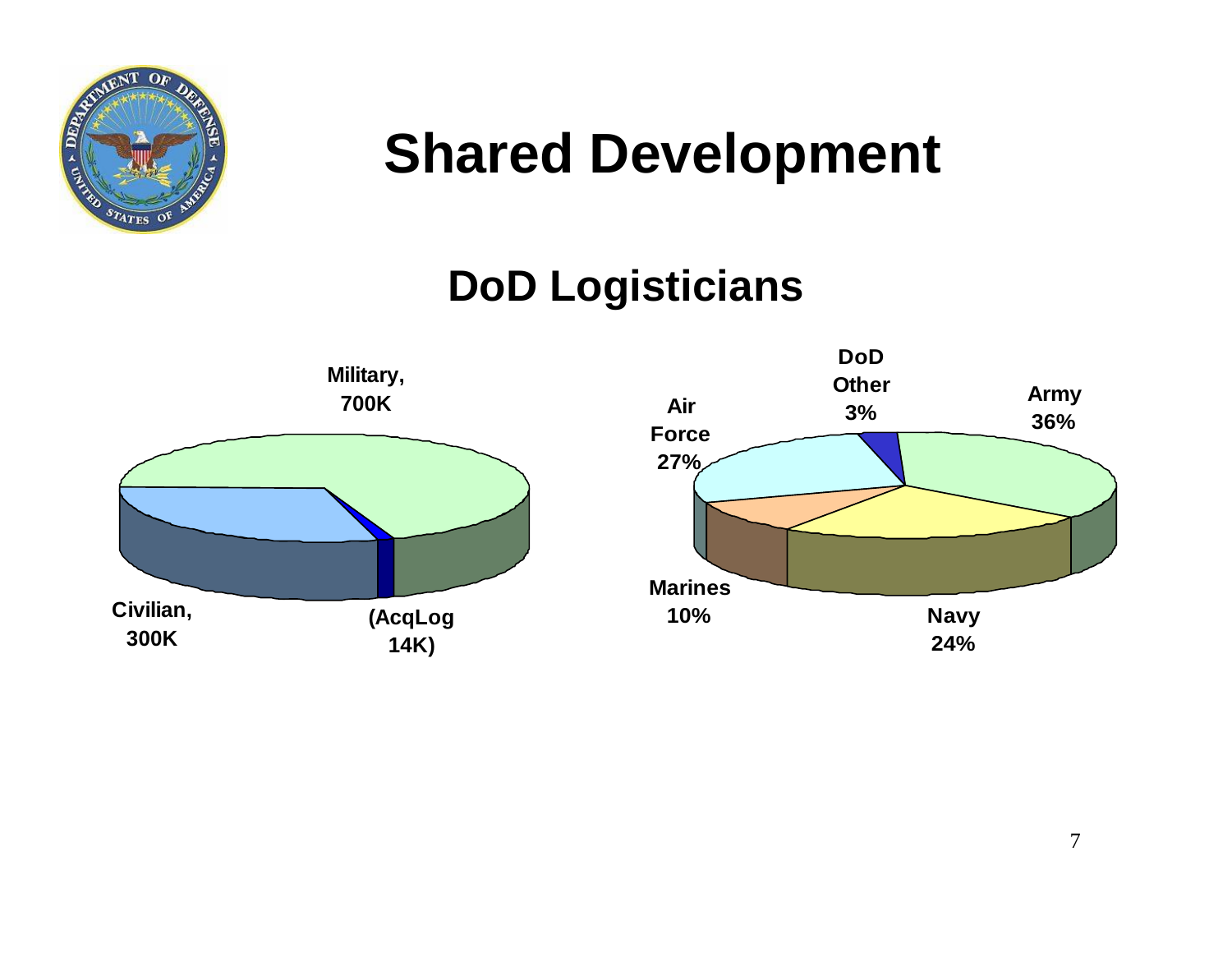

# **Multiple DoD Resources**

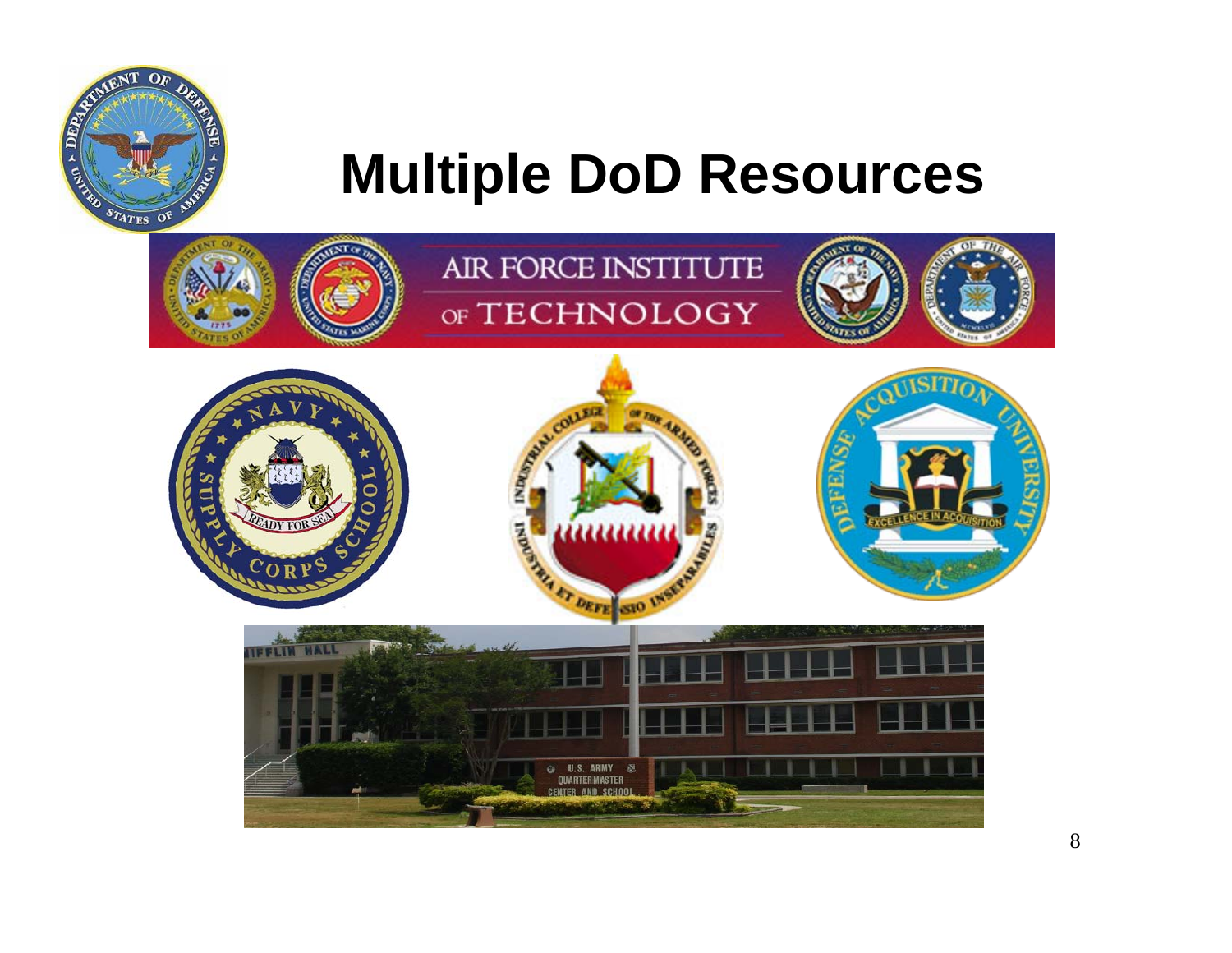

# **Multiple Industry Resources**